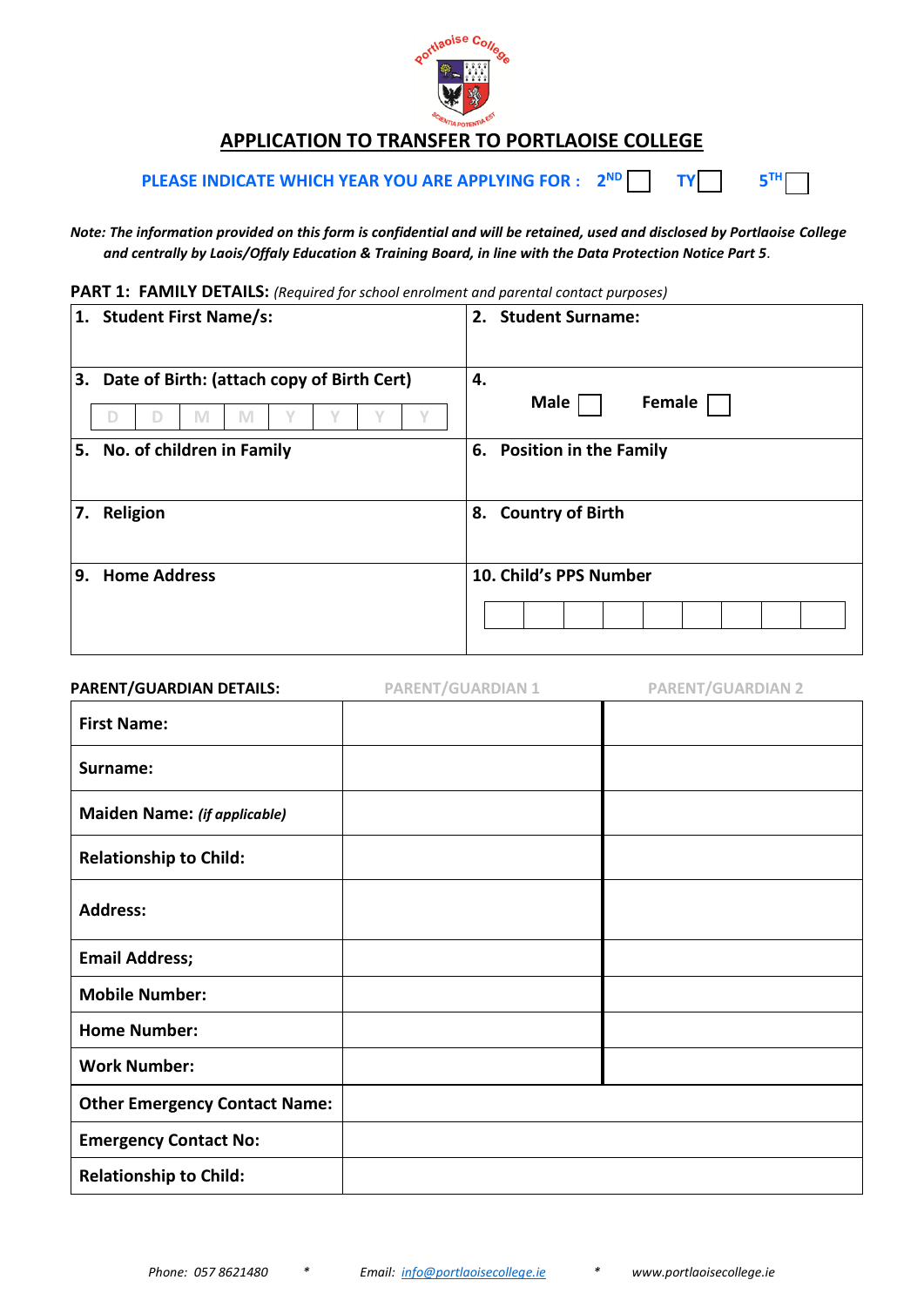

| Does the student have any brothers/sisters in this school?        | Yes<br> No                                                                                                                                                                                                                                                                                                                                                                                                                  |  |  |  |
|-------------------------------------------------------------------|-----------------------------------------------------------------------------------------------------------------------------------------------------------------------------------------------------------------------------------------------------------------------------------------------------------------------------------------------------------------------------------------------------------------------------|--|--|--|
| If Yes, please provide Name and school year they are currently in |                                                                                                                                                                                                                                                                                                                                                                                                                             |  |  |  |
| Name:                                                             | Year: $\frac{1}{\sqrt{1-\frac{1}{2}}\cdot\frac{1}{\sqrt{1-\frac{1}{2}}\cdot\frac{1}{\sqrt{1-\frac{1}{2}}\cdot\frac{1}{\sqrt{1-\frac{1}{2}}\cdot\frac{1}{\sqrt{1-\frac{1}{2}}\cdot\frac{1}{\sqrt{1-\frac{1}{2}}\cdot\frac{1}{\sqrt{1-\frac{1}{2}}\cdot\frac{1}{\sqrt{1-\frac{1}{2}}\cdot\frac{1}{\sqrt{1-\frac{1}{2}}\cdot\frac{1}{\sqrt{1-\frac{1}{2}}\cdot\frac{1}{\sqrt{1-\frac{1}{2}}\cdot\frac{1}{\sqrt{1-\frac{1}{2}}$ |  |  |  |
| Name:                                                             |                                                                                                                                                                                                                                                                                                                                                                                                                             |  |  |  |
| Name:                                                             | Year: ____________                                                                                                                                                                                                                                                                                                                                                                                                          |  |  |  |

## **PART 2: EDUCATIONAL DETAILS:** *(We may contact the school in connection with your child's enrolment)*

| <b>Current School:</b>                                                                                                                     |           |                                                                                                  |  |  |
|--------------------------------------------------------------------------------------------------------------------------------------------|-----------|--------------------------------------------------------------------------------------------------|--|--|
| <b>Principal's Name:</b>                                                                                                                   |           |                                                                                                  |  |  |
|                                                                                                                                            |           | Dates: _______________                                                                           |  |  |
| <b>Other Schools Attended:</b>                                                                                                             |           | Dates: _______________                                                                           |  |  |
|                                                                                                                                            |           | Dates: _______________                                                                           |  |  |
| Does the student have a Psychological<br>Assessment?                                                                                       | Yes<br>No | Is the Psychological Report available?<br>Yeş<br>No                                              |  |  |
| Have Resource Teaching Hours and/or Special Needs Assistance hours been granted to the student<br>by NCSE?<br>$Yes \mid \mid No \mid \mid$ |           |                                                                                                  |  |  |
|                                                                                                                                            |           |                                                                                                  |  |  |
|                                                                                                                                            |           |                                                                                                  |  |  |
| Has the student been in receipt of learning support?<br>$Yes \mid \mid No \mid$                                                            |           |                                                                                                  |  |  |
|                                                                                                                                            |           |                                                                                                  |  |  |
|                                                                                                                                            |           |                                                                                                  |  |  |
| <b>PLEASE NOTE:</b>                                                                                                                        |           |                                                                                                  |  |  |
|                                                                                                                                            |           | Irish is a compulsory subject for all students. Exemptions are only granted in exceptional cases |  |  |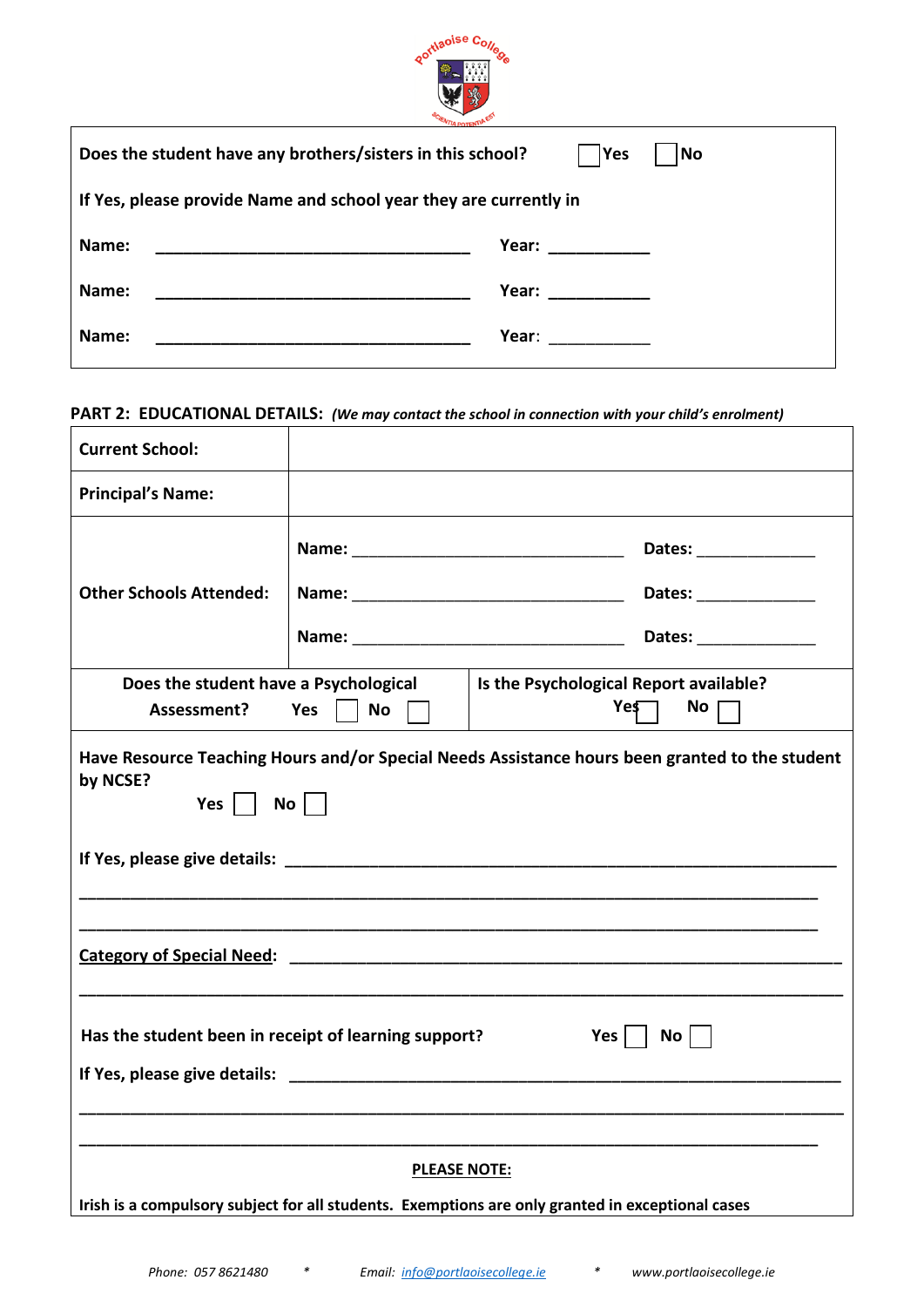| Portlaoise Coy                                                                  |                                                                 |                                                                                                                                                                                                                       |  |  |
|---------------------------------------------------------------------------------|-----------------------------------------------------------------|-----------------------------------------------------------------------------------------------------------------------------------------------------------------------------------------------------------------------|--|--|
| Is the student currently studying Irish?                                        |                                                                 | Yes<br>No.                                                                                                                                                                                                            |  |  |
| If you answered No, please provide proof of the necessary exemption as required |                                                                 |                                                                                                                                                                                                                       |  |  |
| the School with this Application Form.                                          |                                                                 | It is the responsibility of the Parent/Guardian to include copies of all the relevant reports with the<br>completed Application Form. An offer of a place is subject to all relevant documentation being submitted to |  |  |
| <b>STATE EXAMINATION RESULTS:</b>                                               | <b>EXAM:</b>                                                    | <b>YEAR:</b>                                                                                                                                                                                                          |  |  |
|                                                                                 | (Please submit copies of most recent State Examination Results) |                                                                                                                                                                                                                       |  |  |
| <b>SUBJECT</b>                                                                  | <b>LEVEL</b>                                                    | <b>GRADE</b>                                                                                                                                                                                                          |  |  |
|                                                                                 |                                                                 |                                                                                                                                                                                                                       |  |  |
|                                                                                 |                                                                 |                                                                                                                                                                                                                       |  |  |
|                                                                                 |                                                                 |                                                                                                                                                                                                                       |  |  |
|                                                                                 |                                                                 |                                                                                                                                                                                                                       |  |  |
|                                                                                 |                                                                 |                                                                                                                                                                                                                       |  |  |
|                                                                                 |                                                                 |                                                                                                                                                                                                                       |  |  |
|                                                                                 |                                                                 |                                                                                                                                                                                                                       |  |  |
|                                                                                 |                                                                 |                                                                                                                                                                                                                       |  |  |
|                                                                                 |                                                                 |                                                                                                                                                                                                                       |  |  |
|                                                                                 |                                                                 |                                                                                                                                                                                                                       |  |  |
| <b>PART 3: TRANSFER INFORMATION</b>                                             |                                                                 |                                                                                                                                                                                                                       |  |  |
| Has the applicant applied to transfer to any other school                       |                                                                 | Yes<br>No                                                                                                                                                                                                             |  |  |
| Please outline the reason(s) for application to transfer to this school         |                                                                 |                                                                                                                                                                                                                       |  |  |

| Is the applicant part of an investigation by his/her current school? | Yes     No |  |
|----------------------------------------------------------------------|------------|--|
| If the answer is Yes, please give details:                           |            |  |
|                                                                      |            |  |
|                                                                      |            |  |

**\_\_\_\_\_\_\_\_\_\_\_\_\_\_\_\_\_\_\_\_\_\_\_\_\_\_\_\_\_\_\_\_\_\_\_\_\_\_\_\_\_\_\_\_\_\_\_\_\_\_\_\_\_\_\_\_\_\_\_\_\_\_\_\_\_\_\_\_\_\_\_\_\_\_\_\_\_\_\_\_\_\_\_\_\_\_\_\_\_\_**

**\_\_\_\_\_\_\_\_\_\_\_\_\_\_\_\_\_\_\_\_\_\_\_\_\_\_\_\_\_\_\_\_\_\_\_\_\_\_\_\_\_\_\_\_\_\_\_\_\_\_\_\_\_\_\_\_\_\_\_\_\_\_\_\_\_\_\_\_\_\_\_\_\_\_\_\_\_\_\_\_\_\_\_\_\_\_\_\_\_\_**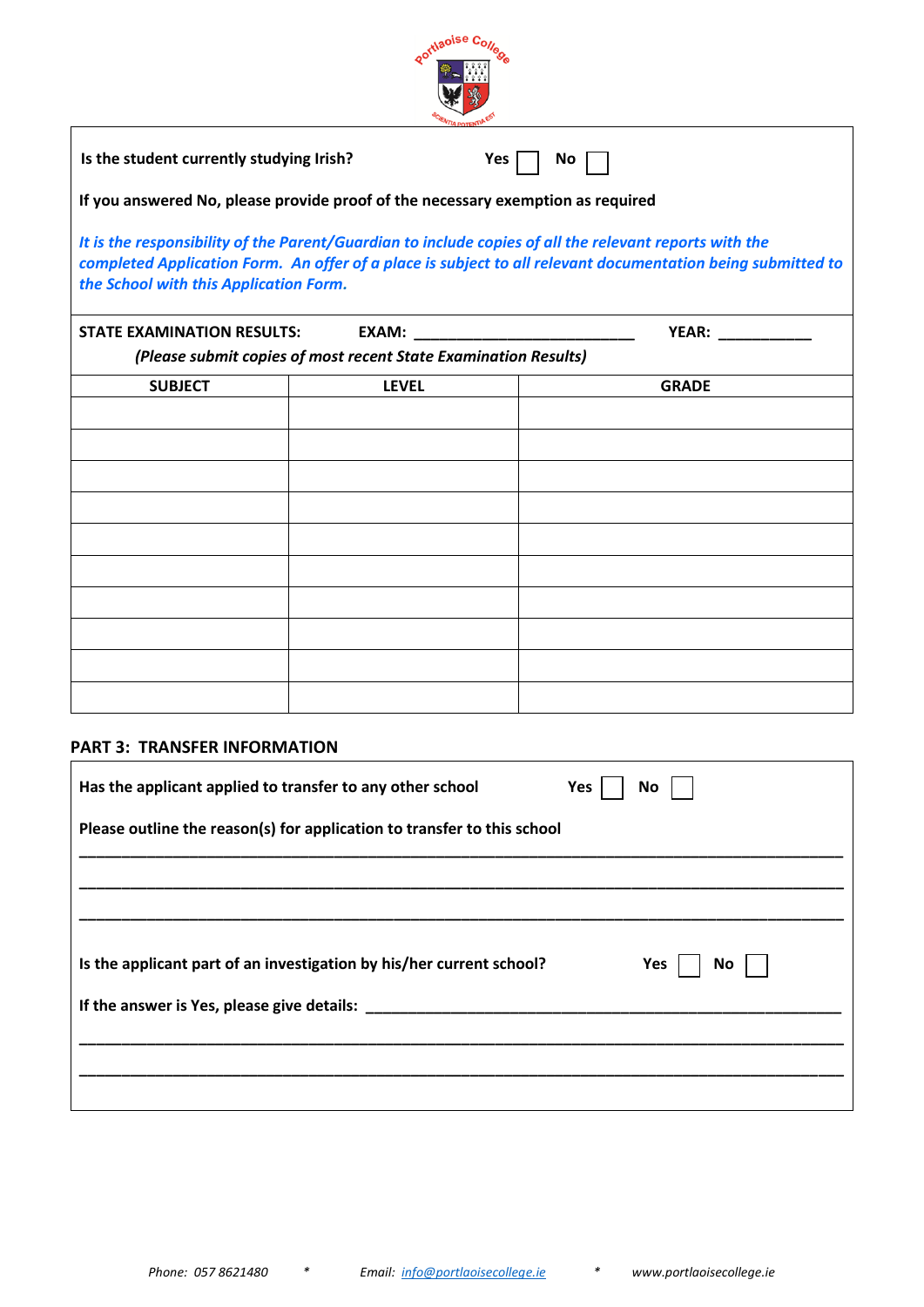

| SUBJECTS APPLICANT CURRENTLY STUDYING                                                                     | <b>SUBJECTS APPLICANT WISHES TO STUDY</b> |
|-----------------------------------------------------------------------------------------------------------|-------------------------------------------|
|                                                                                                           |                                           |
|                                                                                                           |                                           |
|                                                                                                           |                                           |
|                                                                                                           |                                           |
|                                                                                                           |                                           |
|                                                                                                           |                                           |
|                                                                                                           |                                           |
|                                                                                                           |                                           |
|                                                                                                           |                                           |
|                                                                                                           |                                           |
| Please note, while every effort will be made to facilitate subject choices, it may not always be possible |                                           |

**PART 4: MEDICAL DETAILS** *(Required to ensure the School has an accurate record of any medical conditions in the event of a medical issue arising during School activities. Please note it may be necessary to disclose this information to staff)*

| <b>Name of Doctor:</b>                             |  |  |  |
|----------------------------------------------------|--|--|--|
| <b>Name of Practice:</b>                           |  |  |  |
| <b>Contact Number:</b>                             |  |  |  |
| <b>Relevant Medical Information:</b>               |  |  |  |
|                                                    |  |  |  |
|                                                    |  |  |  |
| Procedures to follow (for a particular condition): |  |  |  |
|                                                    |  |  |  |
|                                                    |  |  |  |
|                                                    |  |  |  |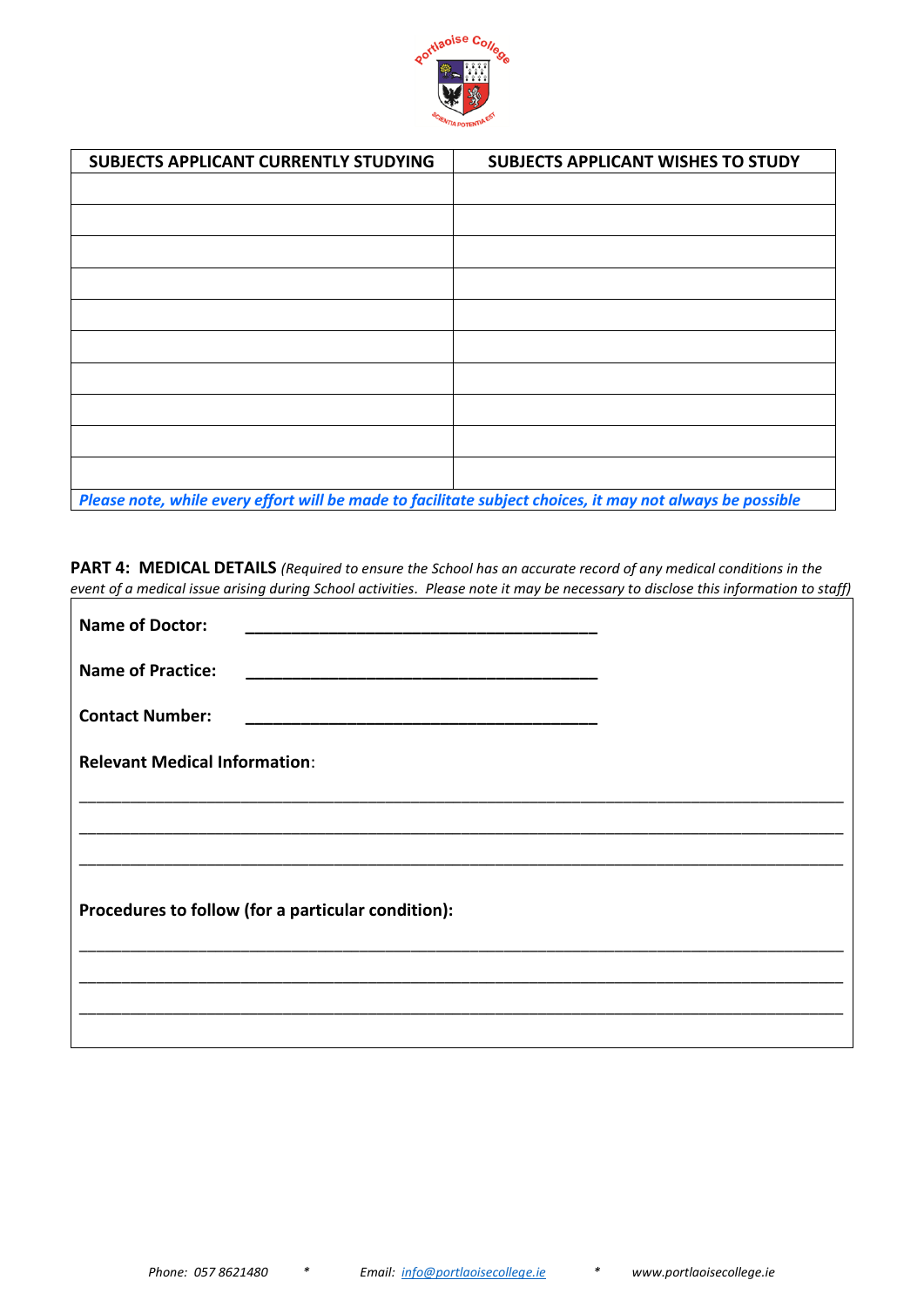

### **PART 5: PRIVACY & PERSONAL DATA**

Laois/Offaly ETB are registered as a Data Controller under the Data Protection Acts 1988 and 2003. The personal data supplied on this application form is required for the purposes of student enrolment; registration; administration; child welfare and to fulfil our other legal obligations, including the election of Parent/Guardian representatives to the ETB under the Vocational Education (Amendment) Act 2001. Contact details will also be used to notify you of School/ETB events or activities. While the information provided will generally be treated as confidential to Laois/Offaly ETB, from time to time it may be necessary for us to exchange personal data on a confidential basis where we are legally required to do so, with the following organisations: Department of Education & Skills; the Department of Social & Family Affairs; An Garda Síochána; the HSE; the National Educational Welfare Board or with another school (where the student is transferring). We rely on Parents/Guardians to provide us with accurate and complete information and to update us in relation to any change in the information provided. Should you wish to update or access your/your child's personal data, you should contact the school Principal.

#### **Data Protection Policy of Laois/Offaly ETB:**

A copy of the full Data Protection Policy of Laois/Offaly ETB is available at [www.loetb.ie](http://www.loetb.ie/) OR on request from the *LOETB Admin Offices, IDA Business Park, Mountrath Road, Portlaoise, Co. Laois.*

#### **Photographs of Students:**

The school maintains a database of photographs of school events held over the years. It has become customary to take photos of students engaged in activities and events in the interest of creating a pictorial as well as historical record of life at the school. Photographs may be published on our school website or in brochures, newsletters, local and national newspapers and similar school related publications. In the case of website photographs, student's names will not be displayed with the picture. If you or your child wish to have his/her photograph removed from the school website at any time, you should write to the school Principal.

#### **Consent:**

| www.c<br>Please tick here.                     | If you are happy to have your child's photograph taken as part of school activities and included in all such records, |  |                                                                                                                                      |  |  |
|------------------------------------------------|-----------------------------------------------------------------------------------------------------------------------|--|--------------------------------------------------------------------------------------------------------------------------------------|--|--|
|                                                |                                                                                                                       |  |                                                                                                                                      |  |  |
|                                                |                                                                                                                       |  | (Parent/Guardian)                                                                                                                    |  |  |
| Date:                                          |                                                                                                                       |  |                                                                                                                                      |  |  |
| <b>PART 6: CONTRACT</b>                        |                                                                                                                       |  |                                                                                                                                      |  |  |
| <b>STUDENT NAME:</b>                           |                                                                                                                       |  |                                                                                                                                      |  |  |
|                                                | positive learning environment. I have read and I accept the Portlaoise College Code of Conduct.                       |  | As a student of Portlaoise College, I promise to abide by the Rules and Regulations of the school, in the interests of maintaining a |  |  |
|                                                |                                                                                                                       |  |                                                                                                                                      |  |  |
| <b>PARENT/GUARDIAN CONTRACT &amp; CONSENT:</b> |                                                                                                                       |  |                                                                                                                                      |  |  |
| Management.                                    | In registering the above named child as a student of Portlaoise College:                                              |  | I understand that this implies a full acceptance of the rules of the school as laid down from time to time by the Board of           |  |  |
| $\bullet$                                      | I will provide copies of recent psychological or other professional educational assessments to the school.            |  |                                                                                                                                      |  |  |
| $\bullet$<br>be possible.                      |                                                                                                                       |  | I understand that, while every effort will be made to ensure my child is facilitated in his/her subject choices, this may not always |  |  |
|                                                |                                                                                                                       |  | As a partner in the education of my child, I recognise the need for me to do my utmost to support the work of the school.            |  |  |
| ٠                                              | provided in accordance with the LOETB Data Protection Policy (as detailed above)                                      |  | By signing below, I am giving explicit consent for Portlaoise College to confirm, retain, use and disclose the information I have    |  |  |
| <b>PARENT/GUARDIAN SIGNATURE:</b>              |                                                                                                                       |  |                                                                                                                                      |  |  |
|                                                | DATE:                                                                                                                 |  |                                                                                                                                      |  |  |